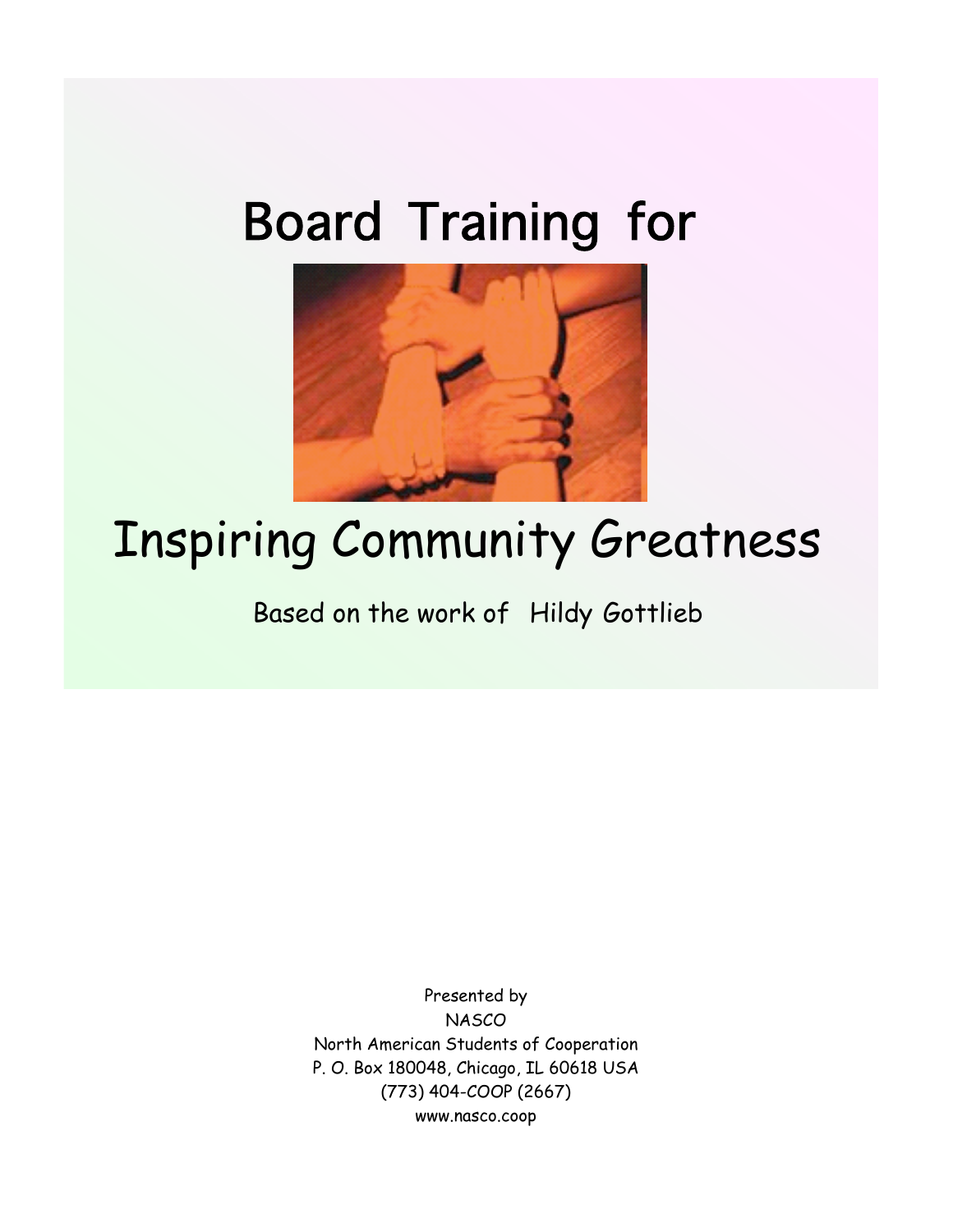



#### The New Board Training

• "It is time to stop looking at governance as a 'problem to be solved,' and instead see governance as an 'opportunity to change the world.' " Hildy Gottlieb

**Your board can make a real difference in your community!**

#### Where do we start?

• Start by focusing "first and foremost on providing extraordinary community results." Hildy Gottlieb

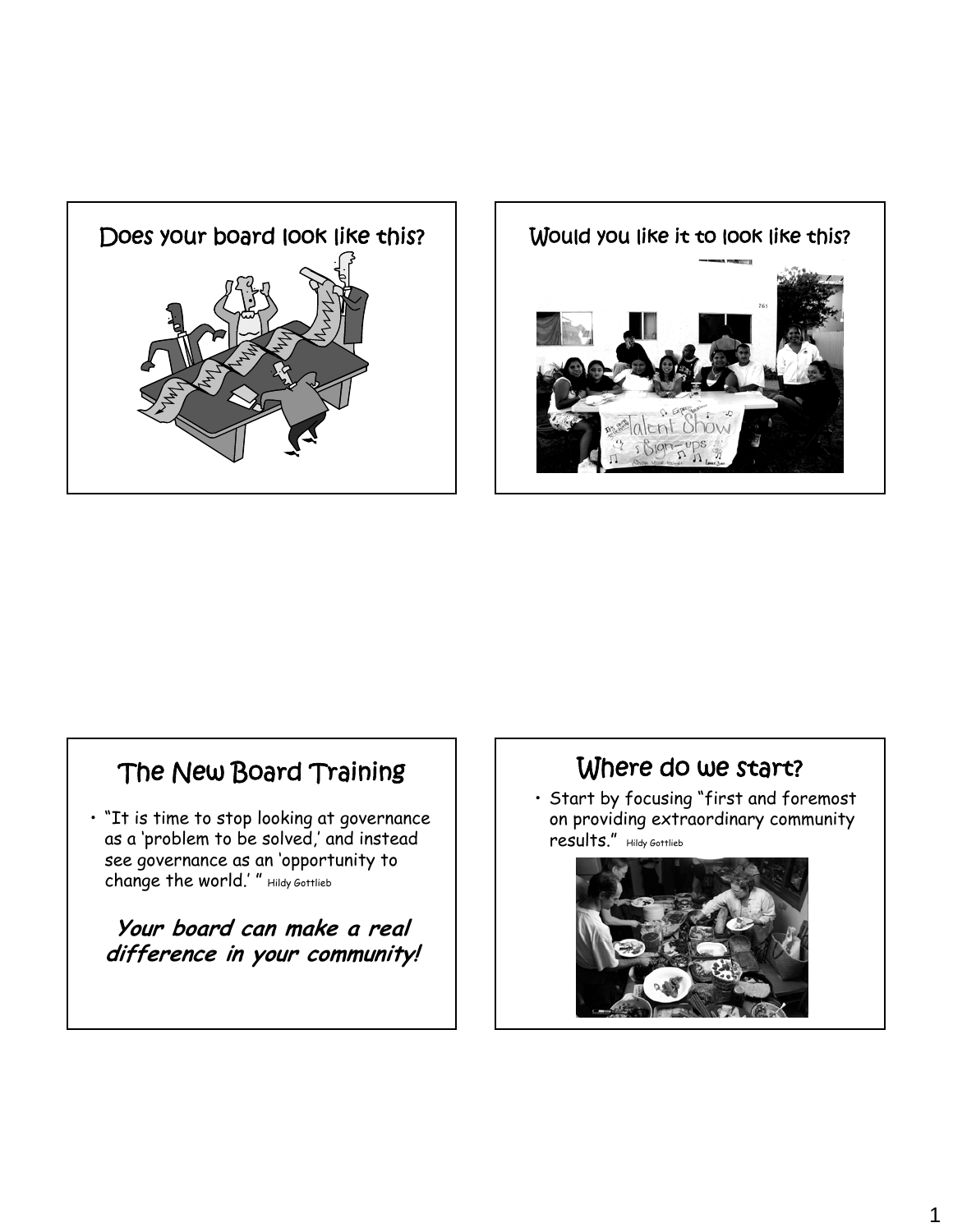



1. Define what matters.



#### How to Create Extraordinary, Visionary, Long Term Impact in Your Community

2. Put what matters into action.



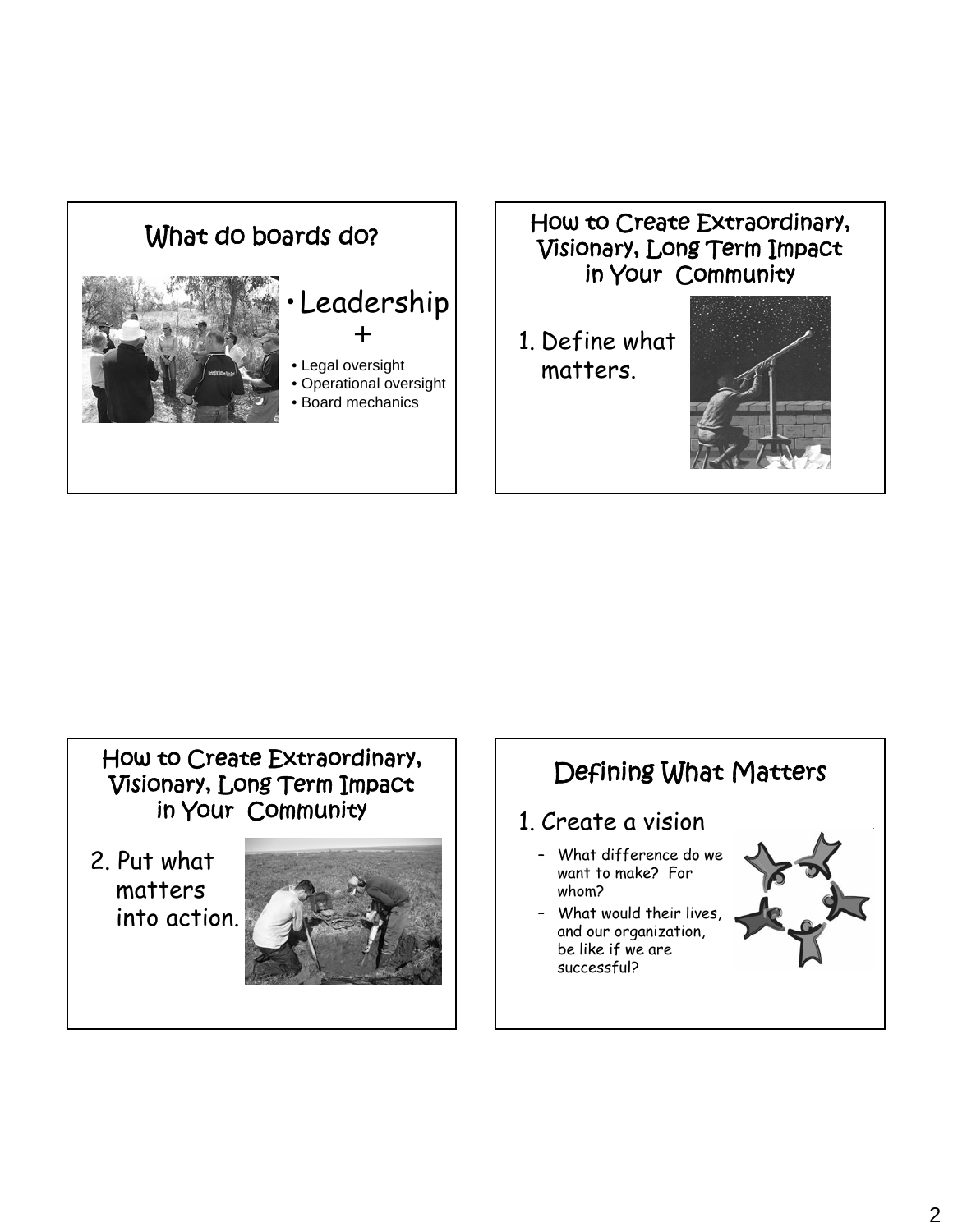



#### Defining What Matters

#### 2. Create a Mission

What will we do to bring our vision to reality?

- Example:
	- Not just a shelter to help animals……
	- Creating a more humane community in every way – where all live is valued.





- 3. Create values
	- What behaviors will the organization and its leaders model to the community?



#### Example:

If a domestic violence organization wishes to create a community where all individuals feel safe, they will vow to do their own work in a way that creates a safe place for open discussion between the board, staff and volunteers.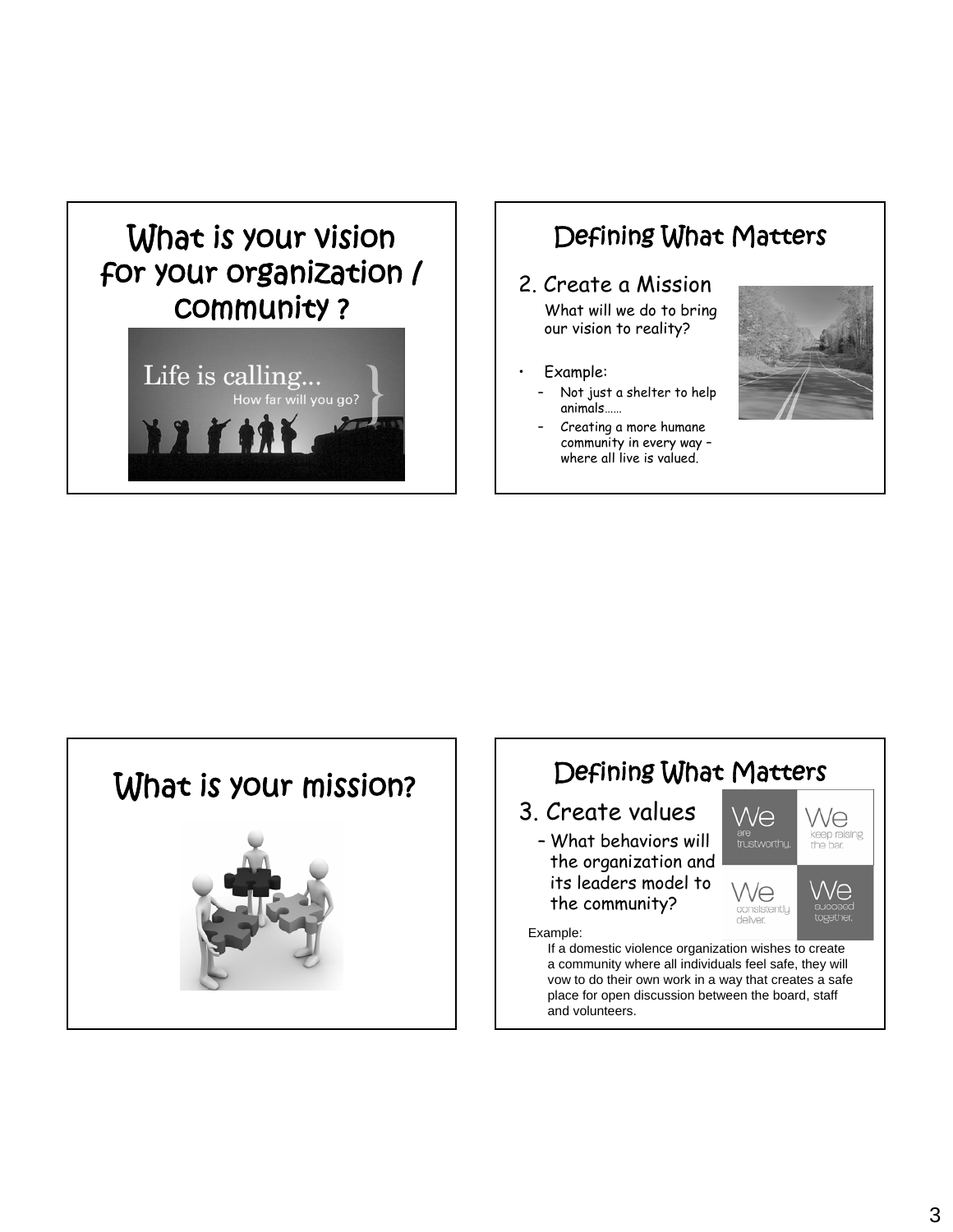# What are your values?  $\parallel$   $\parallel$  Putting What Matters ™ernational ∞ay of Re

## into Action

- "When a board is Governing for What Matters, the 3 statements (vision, mission, & values) ARE the real work.
- "They are the principles that guide every decision that is made, and the barometer against which every action is measured."

#### Remember what boards do?

- Leadership
- Legal oversight
- Operational oversight
- Board mechanics
- All must be related to the vision, mission and values.



### The Real Power of Boards

• "The board can be conscious of the power they have, in every decision, to change lives, to make a difference – to create the future of their community."

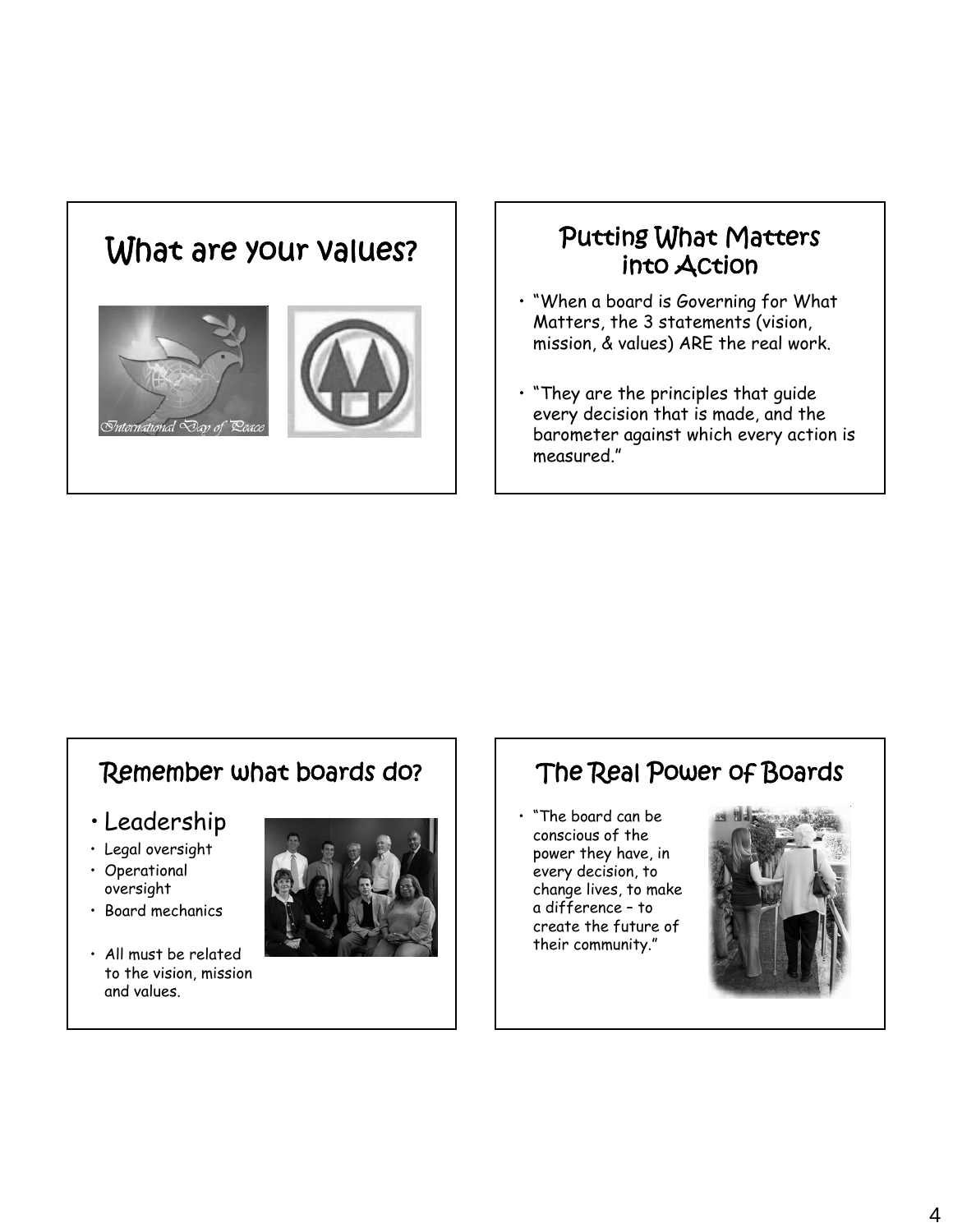#### Putting What Matters into Action - PLANNING

- "Creating a plan is the only way a board can proactively lead an organization… (and) not always be putting out fires."
- The plan is aimed at "creating…. improvement to the community's quality of life… creating something extraordinary."

#### Vision-Based Community Impact Planning

- **Phase 1: Focus on the future you want to create for your community, and work backwards.**
- Our goal is a community where

\_\_\_\_\_\_\_\_\_\_\_\_\_\_\_\_\_\_\_\_\_\_\_.

- What conditions need to be in place to make this a reality?
- What pre-conditions need to be in place, etc.?

#### Vision-Based Community Impact Planning

• **Phase 2: What steps can we take in the next 12-24 months to begin working toward our goal?**



- What do we need to learn?
- Who could assist?
- How do our current programs fit into the new plan?

#### Vision-Based Community Impact Planning

- **Phase 3: Focusing on the organization.**
	- What do we need to have in place to ensure every function of the organization is healthy enough for us to create the kind of community we dream of?
	- Includes personnel, facilities, equipment, maintenance, finances, board development, community engagement, etc.